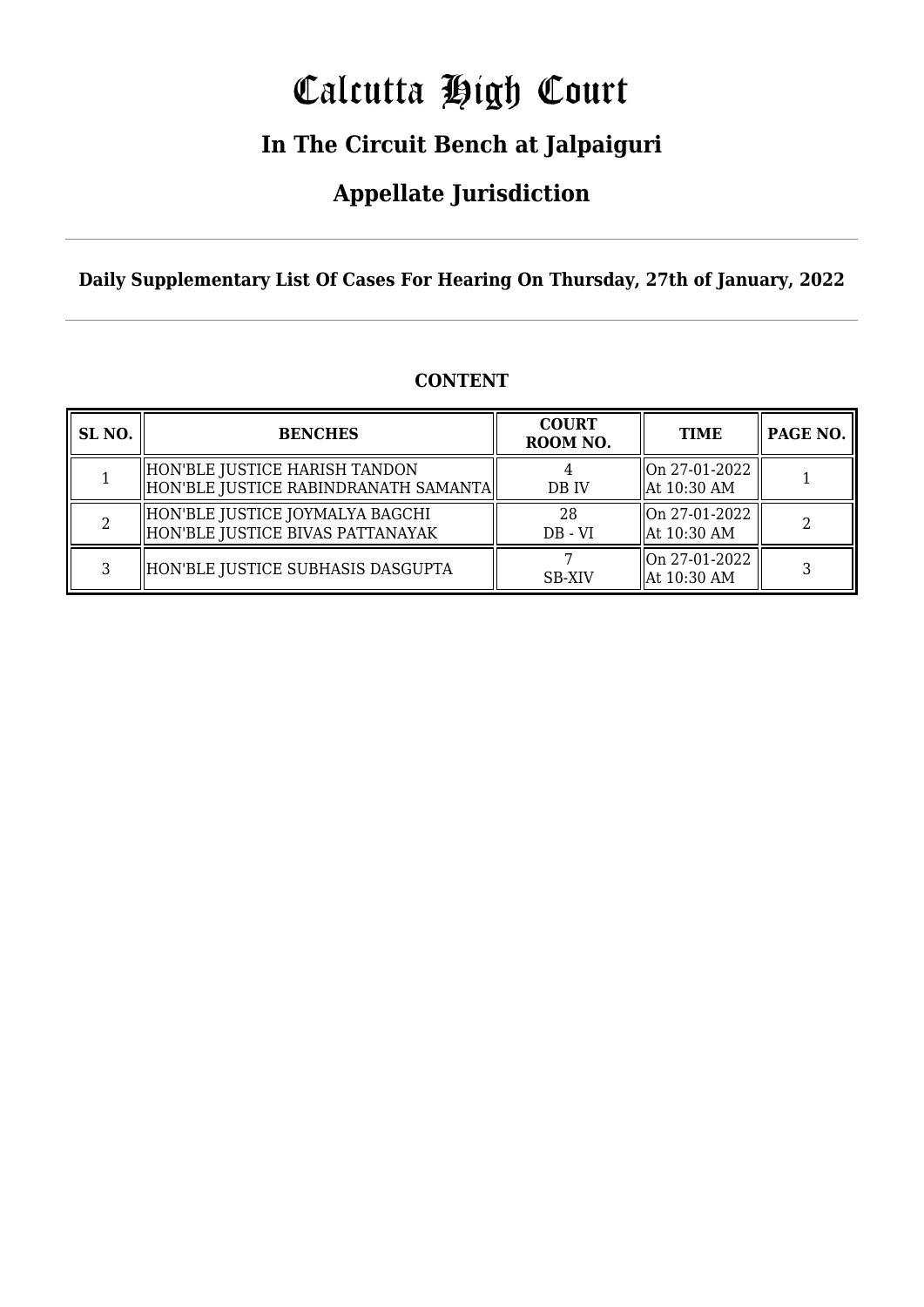

## Calcutta High Court **In The Circuit Bench at Jalpaiguri Appellate Side**

**DAILY CAUSELIST For Thursday The 27th January 2022**

**COURT NO. 4**

**DIVISION BENCH (DB IV)**

**AT 10:30 AM**

**HON'BLE JUSTICE HARISH TANDON HON'BLE JUSTICE RABINDRANATH SAMANTA (VIA VIDEO CONFERENCE)**

**FROM PRINCIPAL BENCH**

#### **APPLICATION**

BIKASH SINGHA

1 MAT/4/2022 PADMA KAMAL DAS VS

STATE OF WEST BENGAL AND ORS

IA NO: CAN/1/2022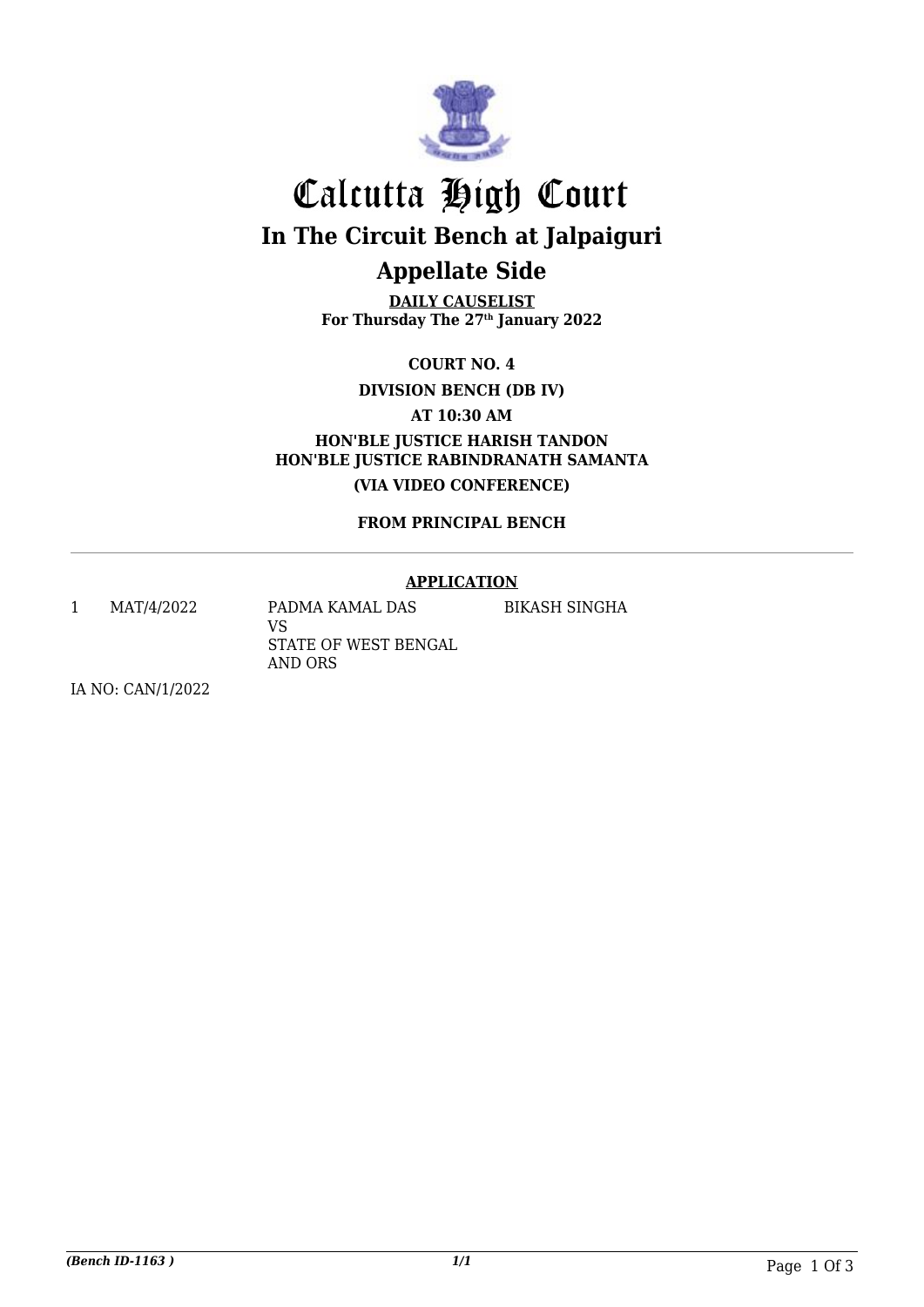

## Calcutta High Court **In The Circuit Bench at Jalpaiguri Appellate Side**

**DAILY CAUSELIST For Thursday The 27th January 2022**

**COURT NO. 28**

**DIVISION BENCH (DB - VI)**

**AT 10:30 AM**

**HON'BLE JUSTICE JOYMALYA BAGCHI HON'BLE JUSTICE BIVAS PATTANAYAK (VIA VIDEO CONFERENCE)**

**FROM PRINCIPAL BENCH**

#### **APPLICATION FOR BAIL**

1 CRM/1108/2021 (PONZI MATTER)

AWDHASH KUMAR SINGH VS UNION OF INDIA AND ANR BIJAY BIKRAM DAS